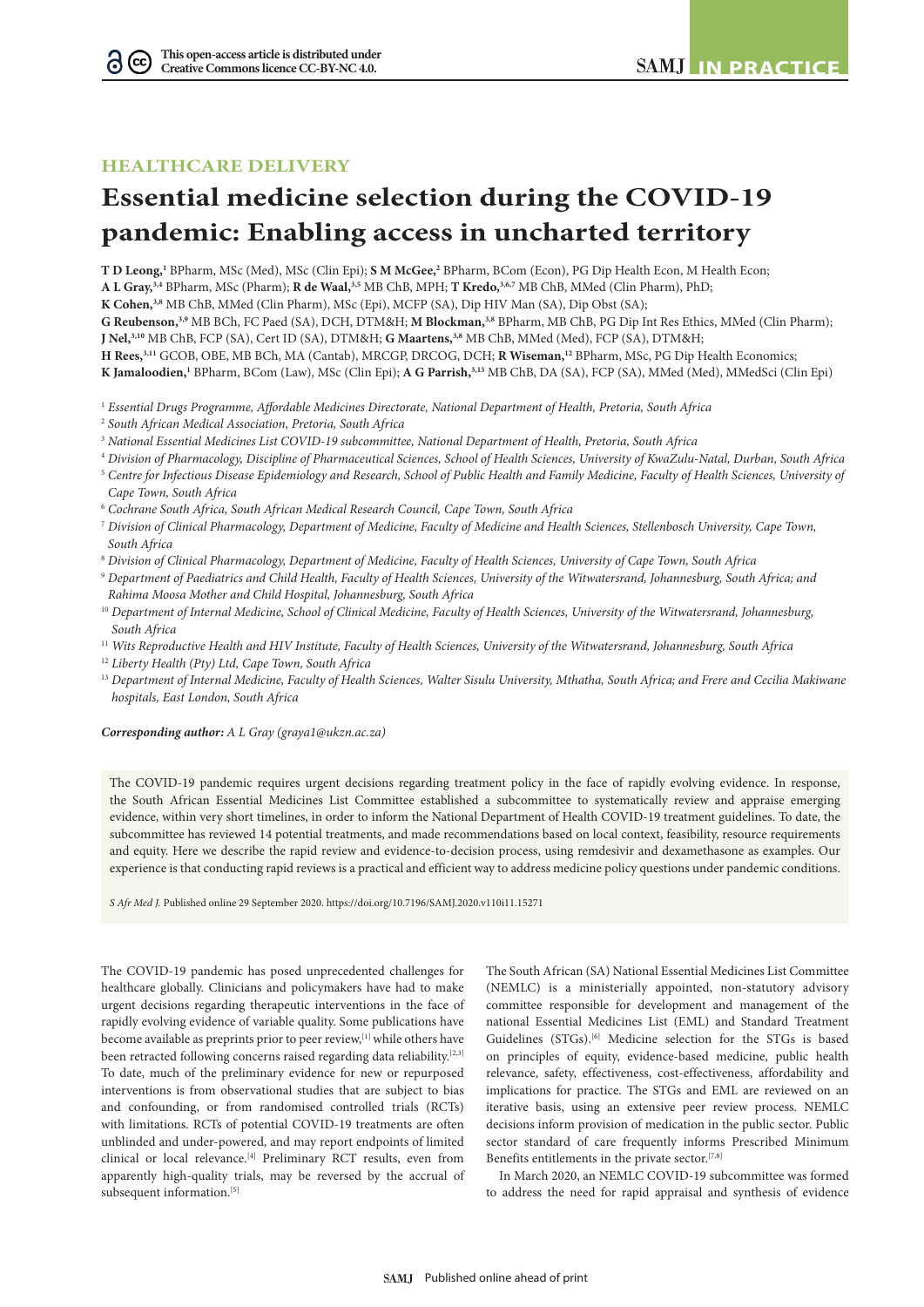in order to inform COVID-19 treatment guidelines. The subcommittee conducts accelerated evidence reviews and provides recommendations to the national COVID-19 Clinical Guideline Writing Committee, which in turn produces national guidelines on the clinical management of suspected or confirmed COVID-19 disease, issued by the National Department of Health (NDoH)/ National Institute of Communicable Diseases.<sup>[9]</sup>

We describe the rapid review process developed by the COVID-19 subcommittee using corticosteroids and remdesivir reviews to illustrate the evidence-to-decision (EtD) framework used to arrive at a recommendation.

# **Rapid reviews**

Systematic reviews of high-quality RCTs are considered the pinnacle of evidence and are increasingly used to inform clinical guidelines, and health and social care policies.<sup>[10,11]</sup> Systematic reviews use transparent and explicit methods to identify, select, critically appraise and synthesise data from relevant primary research based on *a priori* protocols. Full systematic reviews can take months, or even years, to complete.

In the context of a pandemic, there is an urgent need for rapidly synthesised and appraised evidence to inform policy decisions.<sup>[12]</sup> Rapid systematic reviews are a simplified but rigorous process to synthesise relevant evidence within a short period of time.

The rapid review process is outlined in Fig. 1. We developed a standard guidance document based on evolving methods from the Cochrane Rapid Reviews Methods Group.[13,14] When a topic is identified, the subcommittee defines the question and scope of the review by specifying the population (e.g. hospitalised or ambulatory), intervention and comparison characteristics, types of studies that are eligible for inclusion, and importantly, the outcomes that are relevant to inform a policy decision (the PICO – population, intervention, comparison and outcomes – framework is used). A lead reviewer from the subcommittee oversees the process, and independent reviewers with experience in conducting evidence syntheses may be co-opted to assist (e.g. members of technical expert review committees of NEMLC<sup>[6]</sup> and the South African GRADE Network<sup>[15]</sup>). All reviewers complete standardised conflict of interest and confidentiality forms. The aim is to complete an initial draft version of a rapid review report within a week



*Fig. 1. Steps in conducting a rapid review for the COVID-19 guideline processes. (MoH = Minister of Health; NDoH = National Department of Health; MAC = ministerially appointed committee; PICO = the population, intervention, control and outcomes to be considered in the evidence review.)*

(Fig. 1). If additional clinically relevant data on a previously reviewed product become available, rapid re-evaluation is undertaken.

The subcommittee reviews the evidence and uses an explicit EtD framework to make recommendations.<sup>[16,17]</sup> EtD frameworks were developed as part of the Grading of Recommendations Assessment, Development and Evaluation (GRADE) approach to support systematic and transparent consideration of all factors relevant for a clinical or public health recommendation.[18] The EtD framework has three main components: a clearly formulated question; assessment of the evidence and additional considerations for each decision criterion; and a final recommendation.[19]

The criteria applied in the EtD framework are quality of evidence, balance between benefit and harm, feasibility, infrastructure/ resource use, variability in stakeholders' values and preferences, and healthcare equity. These factors influence the strength of the recommendation, as shown in Table 1.<sup>[19]</sup>

Importantly, all rapid reviews and recommendations from the NEMLC COVID-19 subcommittee are placed in the public domain and can be accessed on the NDoH website.[20] Acceptance and implementation of the guidelines depends on the level of trust and confidence clinicians have in the reliability and transparency of the process followed. To date, the subcommittee has reviewed 14 potential COVID-19 treatments (of which 3 were subsequently updated), and 4 are currently underway.

### **Remdesivir for the treatment of severe COVID-19**

Remdesivir is an antiviral that inhibits viral RNA polymerases and has broad-spectrum activity against several virus families, including filoviruses (e.g. Ebola) and coronaviruses (e.g. severe acute respiratory syndrome coronavirus (SARS-CoV) and Middle East respiratory syndrome coronavirus (MERS- $CoV$ )).<sup>[21-23]</sup> It is being investigated as a potential treatment for COVID-19.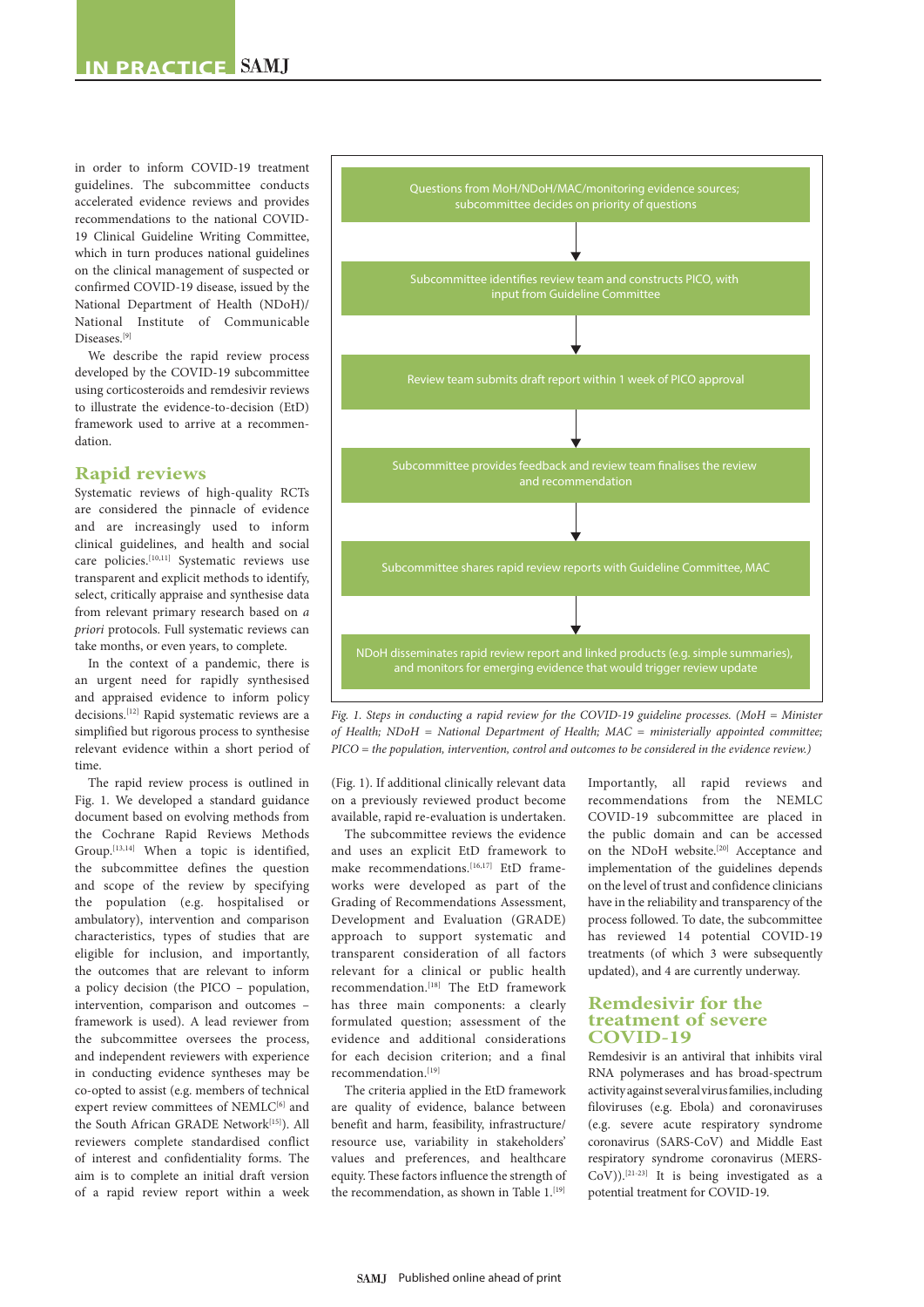| The problem is determined by the importance and frequency of the healthcare issue that is addressed                                               |
|---------------------------------------------------------------------------------------------------------------------------------------------------|
| (burden of disease, prevalence, or baseline risk). If the problem is of great importance, a strong                                                |
| recommendation is more likely to be made.                                                                                                         |
| This describes how important health outcomes are to those affected, their variability and any related<br>uncertainty.                             |
| The higher the certainty in the evidence, the more likely it is that a strong recommendation will be made.                                        |
| The greater the net benefit or net harm, the more likely it is that a strong recommendation for or against the                                    |
| option will be made.                                                                                                                              |
| This describes how resource-intense an option is, if it is cost-effective and if there is incremental benefit. The                                |
| more advantageous or clearly disadvantageous these resource implications are, the more likely it is that a<br>strong recommendation will be made. |
| The greater the likelihood of an option reducing inequities or increasing equity and the more accessible it is,                                   |
| the more likely it is that a strong recommendation will be made.                                                                                  |
| The greater the acceptability of an option to all or most stakeholders, the more likely it is that a strong<br>recommendation will be made.       |
| The greater the feasibility of implementation of an option (specifically in the local context) to all or most                                     |
| stakeholders, the more likely it is that a strong recommendation will be made. Where there are key barriers                                       |
| to implementation of an option, these should be addressed.                                                                                        |
|                                                                                                                                                   |

**Table 1. Criteria that inform recommendations[19]**

The review team searched two electronic databases (PubMed and Epistemonikos) and the Cochrane living systematic reviews website, and checked the clinicaltrials.gov database for ongoing studies.

The review identified two RCTs that compared remdesivir with usual care. Both were terminated early: one for challenges with recruitment and the other as further randomisation was considered unnecessary.[24,25] Both trials found that remdesivir had no impact on mortality, with no increase in adverse events. One trial showed that remdesivir was associated with a reduction in median time to recovery, from 15 to 11 days.[25]

In the absence of a mortality benefit, the subcommittee considered reduction in intensive care unit (ICU) stay to be the most relevant clinical outcome, given SA's limited ICU bed capacity. However, there are as yet no data showing that remdesivir reduces ICU admission duration, or prevents progression to invasive ventilation. Preliminary results of the ACTT-1 (Adaptive Covid-19 Treatment Trial) study showed modest benefit among patients hospitalised for hypoxia, with a difference in median time to recovery of 2 days (7 v. 9 days; rate ratio 1.47; 95% confidence interval 1.17 - 1.84), but not among patients with severe disease (managed with high-flow nasal oxygen, other non-invasive ventilation, or invasive mechanical ventilation/ extracorporeal membrane oxygenation).[25]

The subcommittee contextualised the results to the SA setting, given that our admission and treatment practices, and median hospital length of stay, differ from those in the study setting. Retrospective data from the DATCOV Sentinel Hospital Surveillance dataset (which includes all private hospitals and an increasing number of public sector hospitals) show a median hospital stay of 6 - 7 days for COVID-19 patients in SA.[26] However, currently patients requiring oxygen therapy may be kept in hospital longer while completing a 10-day course of corticosteroids. SA's hospital utilisation patterns may therefore differ from those outlined in the ACTT-1 study.

The subcommittee concluded that the benefits of remdesivir in SA would be modest at best, and that these potential benefits need to be balanced against considerations of applicability, feasibility, costs and equity. Remdesivir is not yet registered by the South African Health Products Regulatory Authority, but is accessible on a named-patient basis (in terms of section 21 of the Medicines and Related Substances Act 101 of 1965). Both the originator and generic products are expensive, and global supply is unreliable. For these reasons, the subcommittee did not recommend the use of remdesivir in the state sector, except in the context of clinical trials, which would generate much-needed local data and address the question of mortality impact.

At the time of publication, the review was in the process of being updated owing to recent publication of a further RCT.[27]

# **Corticosteroids for the treatment of severe COVID-19**

Corticosteroids were investigated as a treatment for COVID-19 based on their anti-inflammatory effects. Using a similar process to that described for remdesivir, the subcommittee conducted a rapid review of the evidence for corticosteroids in severe COVID-19.

The review identified a well-conducted, adequately powered RCT that compared dexamethasone with usual care in hospitalised patients. Dexamethasone reduced mortality in patients who required oxygen or invasive ventilation.[28] Adverse effects were not reported. The subcommittee considered the evidence of benefit to be clinically relevant, and of moderate quality. On this basis, it was agreed that the potential clinical benefit in SA would be substantial. In contrast to remdesivir, corticosteroids (including injectable dexamethasone) are inexpensive, are widely available, and have been shown to reduce mortality. Given these considerations, the subcommittee recommended that corticosteroids be used in all COVID-19 patients who require oxygen or mechanical ventilation.

The paucity of evidence for the safety and efficacy of corticosteroids in people living with HIV and in children was acknowledged.

#### **Conclusions**

The current health crisis has driven changes to the process of making prompt essential medicine policy decisions for COVID-19 clinical care questions. Rapid reviews are feasible and have been conducted successfully in the SA healthcare environment. They are a useful way of evaluating the best available information to urgently address specific clinical questions under pandemic conditions. In addition, using an EtD framework enables structured consideration of potential